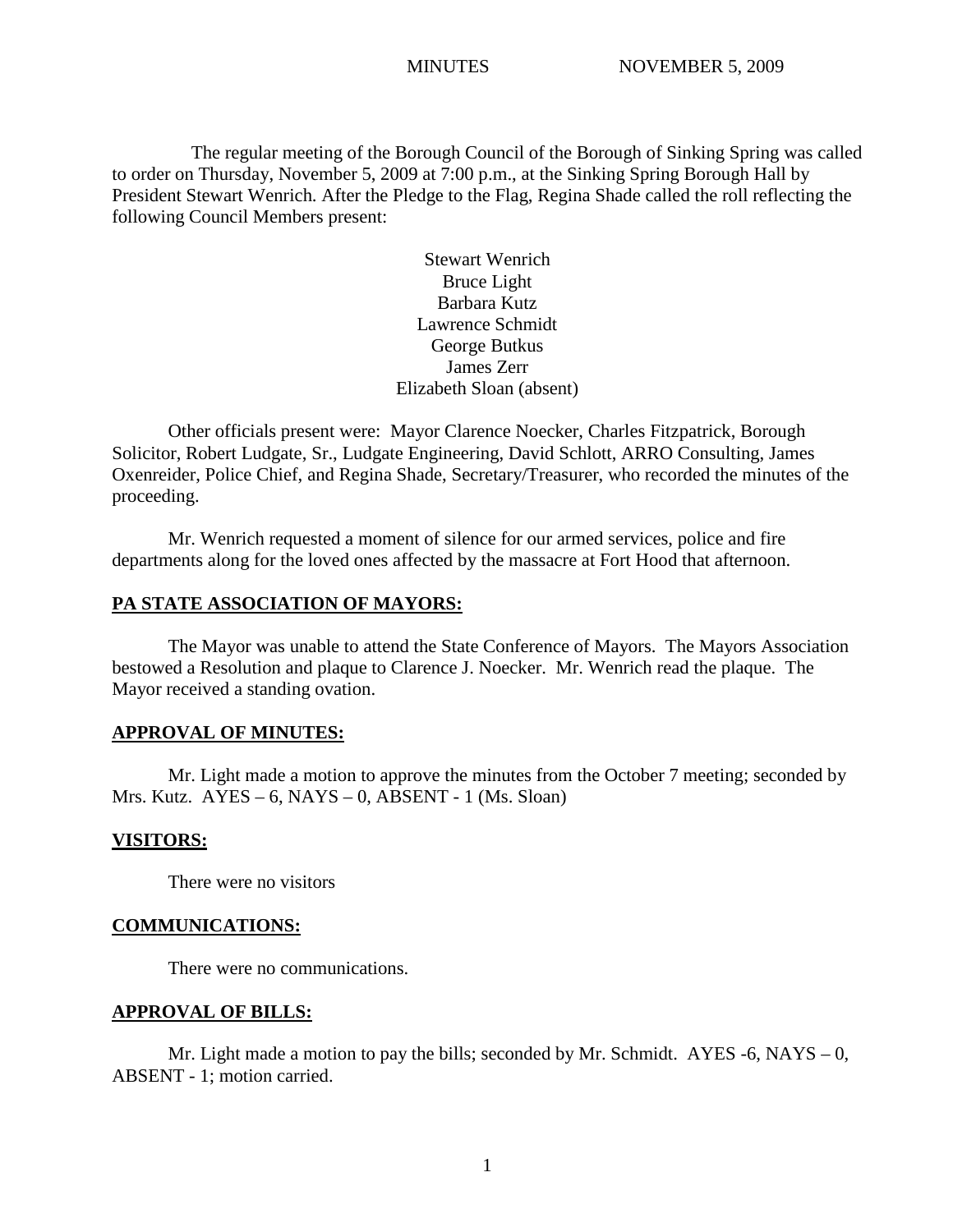#### **WESTERN BERKS FIRE DEPARTMENT:**

Mr. Greg Dietrich of the Western Berks Fire Department gave the report. A report was in their binders. For the past month there were 49 calls. There was an average of about 10 people per call. The most calls for the month were in the Borough of Sinking Spring followed by Lower Heidelberg Township. The position for Fire Commissioner was advertised the past Sunday in the newspaper. It is going well. Mr. Fitzpatrick asked if a compensation package was put together for the Commissioner to which Mr. Dietrich said he was not directly involved with that. The Relief organization is moving along and should be established by the end of the year. Mr. Zerr asked the status on the ladder truck. Mr. Dietrich said we have had some issues. There were some broken items. They have put some preventative maintenance procedures in place to head off some of these types of things. Mr. Zerr asked if there is going to be any other problems since there were issues with the axels and springs to which Mr. Dietrich said there were no indications of any. A brief discussion ensued. They are taking some steps to prevent this type of thing from happening again. Mr. Zerr asked if the Attack was out of service permanently. The answer was yes.

#### **MILLER ENVIRONMENTAL:**

Mr. Peter Juzyk gave the report for October, 2009. The primary digester was taken out of service on September  $21^{st}$  to October  $25^{th}$  due to work by the contractor. The trailer jet that was taken to Jet Vac, Inc. is still in the shop. They are having some problems with parts. This has been out of service since August and has put them behind in flushing and televising. Two (2) of Miller's personnel were sent to a NASSCO Pipeline Assessment and Manhole Assessment Certification Program to improve the quality of sewer inspections. They met with a representative of a chemical company and they performed jar testing for phosphorus removal on October  $29<sup>th</sup>$ . They are looking at using aluminum chloride for the removal. They received updated quotes for spare clarifier parts. Two complete sets of spares would cost \$7,396.00. Mr. Butkus said do we want Mr. Juzyk to order both sets right now or order one (1) now and order the second set next year? These units will not be replaced in the upgrade. Mr. Schmidt questioned how often do you take the clarifiers down? Mr. Juzyk said about once every other year. Mr. Schmidt said we could probably postpone the purchase of the second set till next year because money is tight this year. The budget is going to be tight enough unless this is an absolute necessity. A brief discussion ensued. Mr. Butkus made a motion to authorize Mr. Juzyk to order one (1) set of spare parts for the two (2) clarifiers at a cost not to exceed \$4,000.00; seconded by Mr. Schmidt.  $AYES - 6$ ,  $NAYS - 0$ ,  $ABSENT - 1$ ; motion carried. The total monthly flow was 17,431,000 gallons. The average daily flow was 562,000 gallons. The total rainfall was 6.40 inches. The contribution by municipality was Sinking Spring – 71.0%, Lower Heidelberg – 20.7%, and South Heidelberg – 8.3%. An information session was scheduled for mainly restaurants to explain what the numbers and findings mean. The meeting is November  $12<sup>th</sup>$  at 2:00 p.m. here at the Borough Hall.

#### **UNFINISHED BUSINESS:**

The Borough Holiday Open House is Wednesday, December 2, 2009 from 7:00 p.m. till 9:00 p.m. Santa Claus will arrive by fire truck.

The next item on the agenda was the nepotism ordinance. Mr. Fitzpatrick has drafted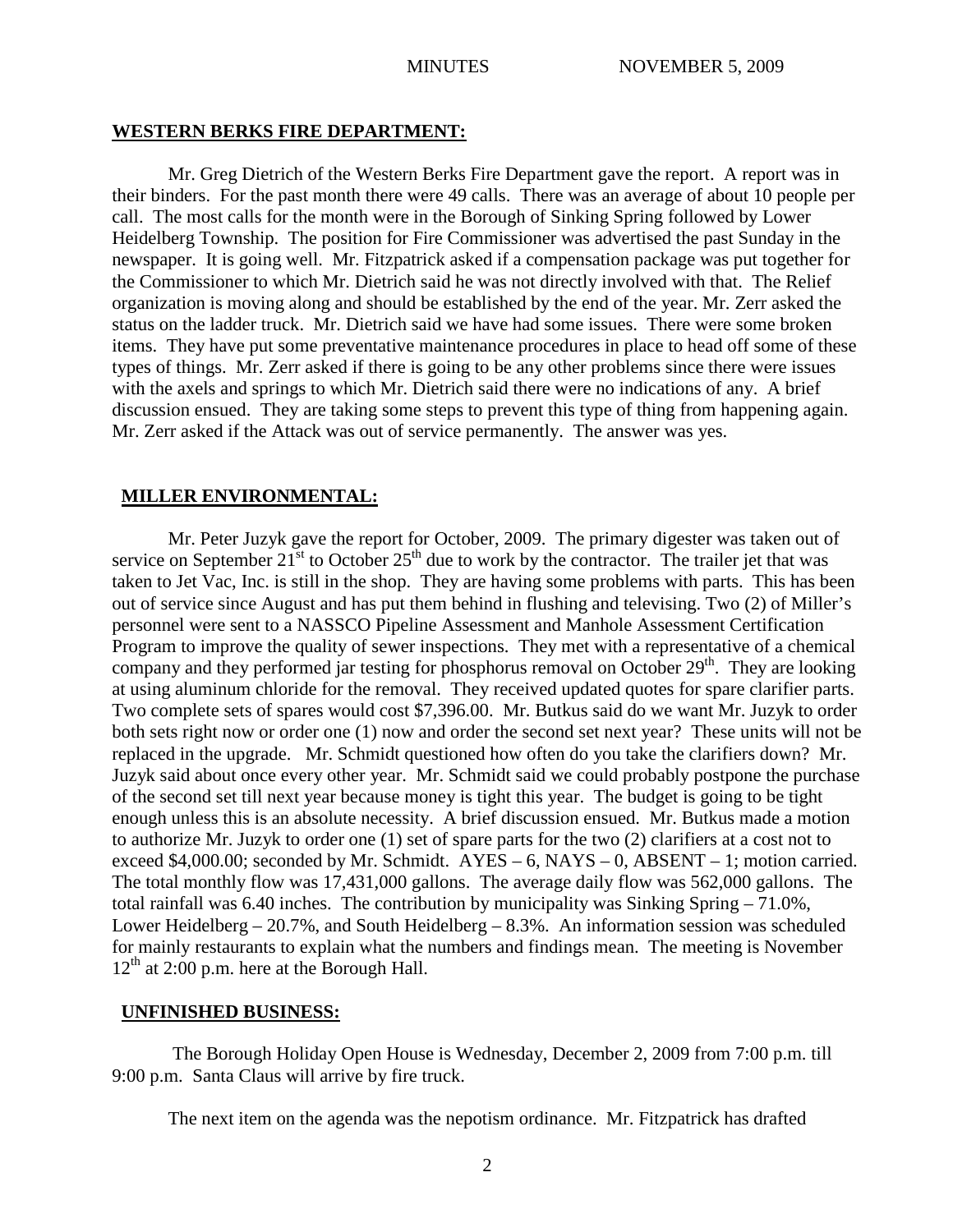an Ordinance based on the Ordinance Mr. Butkus had submitted with some revisions and/or modifications. The first was to define exactly what constitutes the term family member. There were some formatting changes. Ms. Sloan found it acceptable however she was not there that evening. Mr. Butkus said at this point he was wondering if Council wanted to consider this and advertise it or not. This stems from various members of the public coming to him with concerns of the possible appearance of impropriety about the way we treat our staff or the appearance of favoritism and this was geared to hopefully reduce and prevent this as much as possible. Mr. Schmidt questioned if we could discuss this to which Mr. Fitzpatrick said we could. Mr. Schmidt started out by congratulating all the people who won the election. He said being in government at this time is very tough; he continued that they have their work cut out for them. He will support them in every way he can. However something was brought to his attention which really upset him. He did not have a copy however Mr. Light had a copy of something that was posted on a Reading Eagle blog. It was written by someone from the Borough. It began by saying that "Ms. Regina Shade got her job by a relative in the Borough; people should be angry about that. Secondly the Borough is getting money off the redevelopment for a total of \$1,000,000.00." He continued reading. The last few sentences were "this Borough tells tall stories and to their end they benefit. There would be no need for a tax increase if they probably didn't get a salary or hire people that our relatives. People are out of work. I am sure they would like to take the position that Ms. Regina Shade should vacate in light of the fact that she only got her job because she is a relative." Mr. Schmidt stated loudly "this totally upset me." He went on to say, he requested Mrs. Shade to get all the minutes of the previous meetings. He asked Mrs. Shade to tell them when she hired. Mr. Ed Oswald said he also requested the same information and he had it right there. Mr. Oswald said Mrs. Shade was here first, March of 2000, and then Mr. Schmidt was placed on Council in July of 2001, and Mrs. Schmidt won her seat in 2002. Mr. Oswald said he is very disappointed that a member of our community would put something like this out there. Mr. Jim Adams asked if the letter was signed. Mr. George Butkus said it was in accurate. Mr. Zerr said what upsets him is that they don't have the guts to sign it. Mr. Schmidt said this borders on slander and he thinks we should be able to stop that as this is just not true. If people are reading this and thinking it is true, Mr. Oswald said it is destroying the Borough. Mr. Schmidt read the second comment which was even harder to understand then the first one. He read that blurb. It stated that Mr. Ludgate was related to Judge Ludgate through marriage. In addition, he has his son working for him and he goes to the meetings. He encouraged people to go to the meetings and see what exactly is going on. Most of it they make up and since no one attends they get away with our hard earned money. Mr. Schmidt continued reading the blog. Mr. Schmidt said he has been on Council for a long, long time and he has done as much as possible to keep the costs down. Mr. Schmidt went on to say for someone to write something like that and not even have the guts to sign his or her name to it is offensive at the very least. If you are going to write something like that then be man or woman enough to sign your name to it, he continued. Mr. Wenrich said and to make sure you have the documentation to back up your comments. Mr. Light agreed. It is a blow to all of Council and the sale of Boscov's was just the boost this Borough needs, Mr. Light went on to say. Mr. Wenrich said this is the problem you have when one (1) grossly misinformed person is spreading this stuff throughout the entire Borough. This Council and the future Council can do so much good however the rank and file resident only hears the negativity of it. That upsets Mr. Wenrich as well. They have tried to make great strides. He said our sewer rates did go up 114% however they failed to mention that we have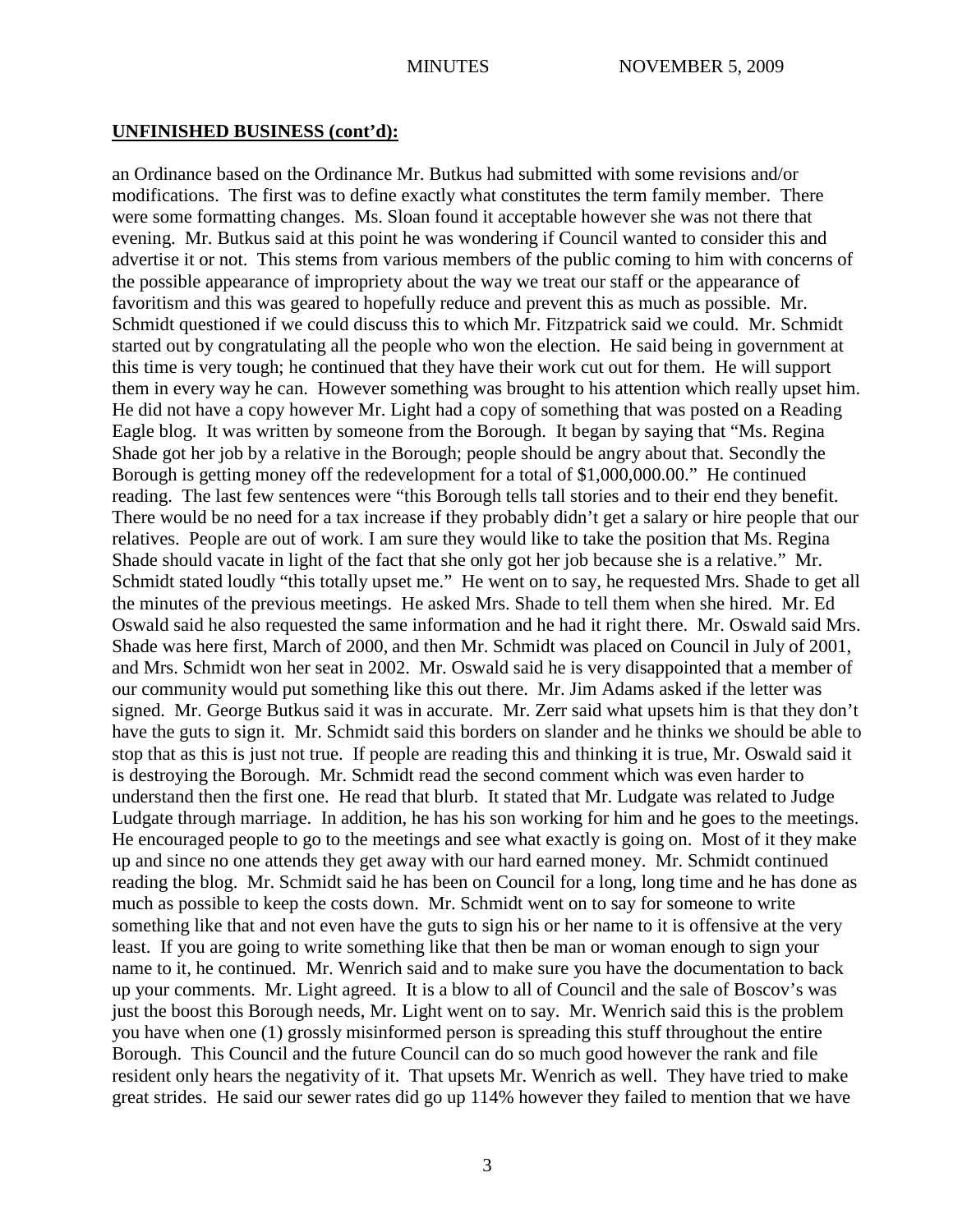and still do have one of the lowest sewer rates in the County. That doesn't come out. When they look at their sewer bill that includes trash as well. Where else can you flush a toilet for less than a dollar a day and still be in compliance? Mr. Schmidt explained to Mr. Butkus that in essence he agrees with Mr. Butkus however he will vote against it. He feels if we pay attention to the job we were elected to do we don't need an ordinance like that. He went on to say that is only his opinion. Mr. Butkus stated that everything that was stated in that first letter is inaccurate as far as he knows; it is completely inaccurate. He went on to say he couldn't completely follow the second one to which Mr. Schmidt agreed. Mr. Butkus said it wasn't one (1) or two (2) residents that came to him and again this would not affect how the current staff was hired. Mrs. Shade was hired before Mr. Schmidt was elected as was Mr. Zerr, Mr. Butkus said. Mr. Schmidt understands. Mr. Wenrich said 80% of the Ordinance he agrees with but we are a small town Borough. We have a hard enough time to find Councilpeople and to find interested citizens to become active and this is narrowing the field, Mr. Wenrich said. Mr. Butkus questioned how this was doing that. Mr. Wenrich said he is on Council and if he had a son and his son came for a secretarial position and he was the most qualified for that job, would he be denied that position. Mr. Butkus said as it is written, yes. Mr. Wenrich feels that is unfair. Mr. Zerr said it is unfair. That is being discriminatory. If you have a candidate that scores well but because he has a relative sitting on Council he can't have gainful employment isn't that discrimination. Mr. Zerr said we advertise as an equal opportunity employer. Mr. Fitzpatrick stated we exempted out testing. This does not apply to civil service employees. Mr. Fitzpatrick said this is for the hiring of a related employee who is not subject to testing. Mr. Wenrich said an employee is an employee; civil service only falls into play when it comes to the police department. Mr. Wenrich goes along with the evaluations, having Council involved with the evaluations but he has a problem with the rest. Mr. Zerr said he can't understand why we have to do this. There are seven (7) members on Council. If someone feels very strongly about hiring a relative then that Council has the right to say what it is and not hire them. You don't need an ordinance to do that. Mrs. Kutz said it would clear the air for the public as she hears it too. So and so works there, her dad does this her mom does that, these are things Mrs. Kutz hears. Mrs. Kutz went on to say there are a lot of people in the real world that she is sure we wouldn't have a problem finding people to fill a job. Mr. Wenrich said if they want to question her mother is tax collector she just ran unopposed. Mrs. Kutz said right. Mr. Zerr said she was hired before any of the others were around. Mrs. Kutz said this does not reflect on Mrs. Shade as she is grandfathered. Mr. Zerr said this revolves around Regina and Matt, he hears it all the time. Mr. Butkus said he doesn't know that it actually does because he heard from four (4) various residents at different locations in the Borough that we have a new position possibly open in the Borough whose relative wants the job? Mr. Zerr and Mr. Light would like to hear from those four (4) people. Mr. Wenrich said our pool of people of 1.1 square mile, if the person is qualified why would we exclude them because of someone they know is on Council. Mrs. Denise Stine said if you are on Council and your son, daughter, or whoever was going to be hired you would abstain from that vote. Mr. Wenrich said that was correct. Mr. Zerr said he can't vote for anything that has to do with his son. Mr. Wenrich stated this goes back to the nepotism of some residents that don't understand, don't attend meetings don't know there are fail safes in place to take care of that. Mr. Wenrich again stated he agreed with the evaluation process, the review process but he can't agree on the nepotism. Mr. Oswald said it is kind of ironic, he came in to look at the Borough Code and when he opened up the front cover it was signed by a relative of someone on Council. We are a small Borough, we are going to eliminate good people; we advertise for positions. If these people that want these jobs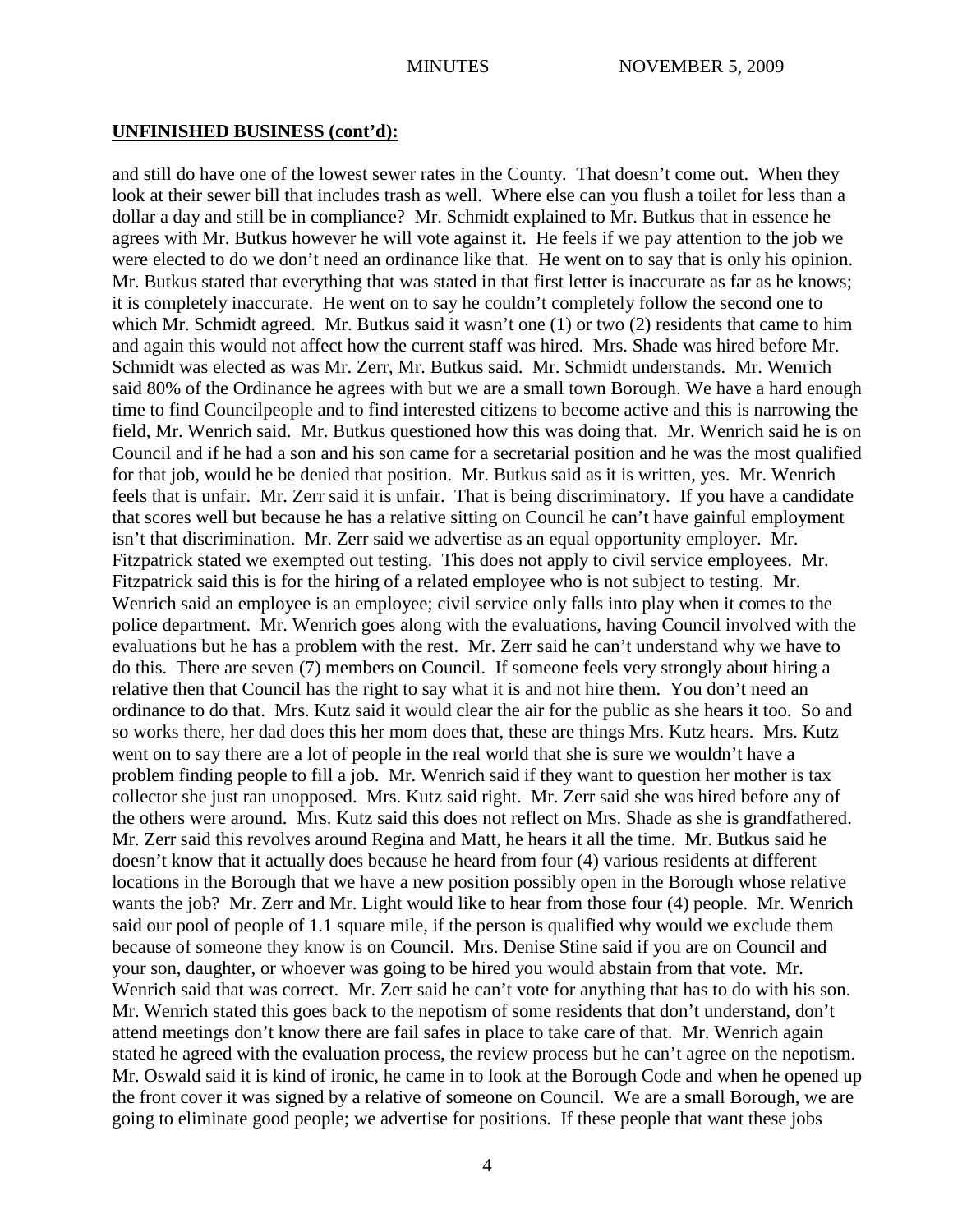and don't apply we can't force them into taking them. Mr. Oswald said if Council sees there could be a potential it is their obligation to vote it down to which Mr. Wenrich agreed. One (1) vote does not get the person their job or keep their job. It is Council as a whole. Everyone is entitled to their opinion. Mr. Zerr stated that most of the Boroughs and even the County of Berks over the past fifty (50) years has hired friends and relatives. That is how you get hired by the County. If you talk to them that is where they get their best employees; from people they know; people that care about the County, about the Borough; they will do a good job for the Borough. He too agrees with Mr. Wenrich, he agrees with some of the stuff in there but not all of it. Mr. Adams said you might as well look at the scribbling on a men's restroom at a bar; this unsigned allegation, it is BS, there are seven (7) of you if any of you vote for one of your siblings, children, whatever and if you don't abstain yourself, you should be subject to criticism but this is BS, just throw the thing out and don't even vote on it. This is a small Borough. He thanked Council for serving. Mr. Adams again said to throw the damn thing out and move on. Mr. Butkus made a motion to instruct the Solicitor to advertise the Ordinance as he corrected it; seconded by Mrs. Kutz. Mr. Wenrich asked for a roll call vote.  $AYES - 2$  (Mr. Butkus and Mrs. Kutz),  $NAYS - 4$ ,  $ABSENT - 1$ ; motion failed.

There will be no workshop meeting in November however there will be a budget workshop meeting on Wednesday, November  $18<sup>th</sup>$  at 7:00 p.m. and it is open to the public.

The next item was the Western Berks Ambulance. Council will need to come to some type of conclusion with this issue. The Borough must make the decision to join as a whole or turn it down and remain the way we are. Mr. Schmidt said South Heidelberg and Spring Township appear to be joining as well as Wyomissing. Mr. Wenrich asked for the cost figures. Mrs. Shade stated they would like us to contribute roughly 48,000.00. They are asking for \$30 per household. Mrs. Shade said instead of doing it on a per capita basis she would like to see it done on the assessed value; doing it on the assessed value will make it more fair as the businesses would also be paying for this service not only the residents. Mrs. Shade said it would come to be .00025 which would give us about \$54,000. That would be more than enough to cover those that did not pay at all and it would take into account when people pay in the discount period as well. Mrs. Kutz said if we pay this then when the individual at home gets a bill, they must pay that too to which everyone said no. They don't need to pay anything to them. A brief discussion ensued. Mr. Schmidt said the bulk of the Borough probably will make out better than those that live in newer developments. Mrs. Shade said this would be the only way of having the businesses contribute as well. A brief discussion ensued. Mr. Zerr said that they get paid over \$1000 from each insurance company and then they still send you a bill and threaten to take you to the collection agency because they didn't get their money. Mr. Zerr said the people that live in these apartment buildings are getting a free ride again. They get a free ride on the fire tax and they would get a free ride with this as well. Mr. Dennis Leiby said to put it on the per capita tax and then you get everybody. Mr. Zerr said just like what happens all the time, it doesn't get paid because people come and go and no one knows who is living there. Mr. Fitzpatrick said you can't charge a \$30 per capita tax. Mr. Francis Butkus asked if this was a charge per year to which Mr. Schmidt said yes. He then asked if this must be negotiated every year. Mr. Schmidt believes it is for three (3) years. Everybody in the Borough is covered as well as the businesses. Mr. Schmidt said it is a tough one -a very hard decision to make. Mr. Fitzpatrick questioned if they presented an agreement to us. There was some discussion as to whether an agreement was sent out. Mr. Wenrich questioned when must we act on this by? Mr.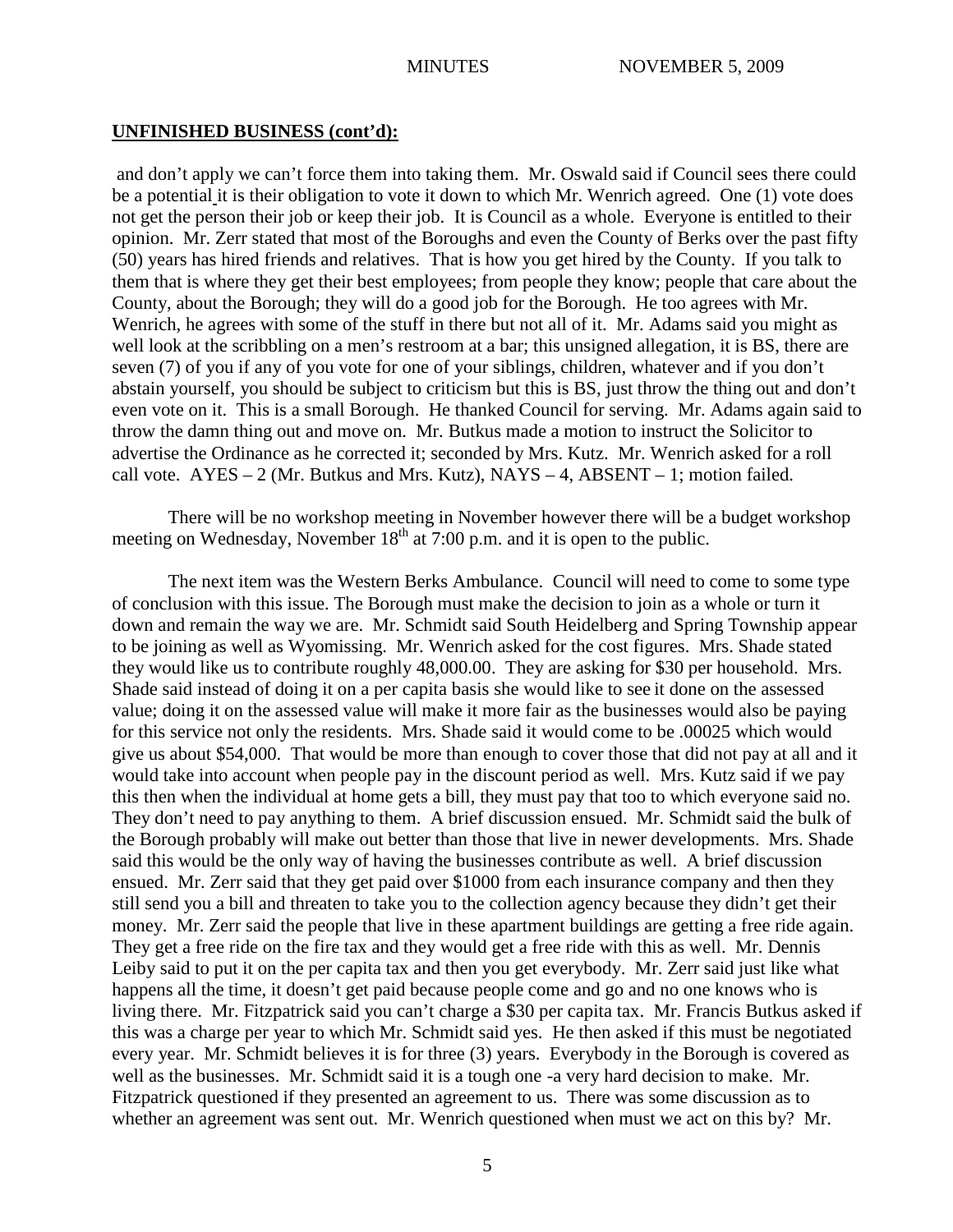Schmidt said by the end of the year. He also asked Mrs. Shade if there is another meeting regarding this to which she stated she did not believe so. Mr. Schmidt asked Mrs. Shade to get in contact with the ambulance to see if an actual agreement has been written up. Mr. Wenrich suggested we table this till we get a better "grip" on this. Mr. Wenrich said that Mr. Zerr brought up a valid point about the tenants perhaps getting away without paying. Mrs. Shade stated that was one of the reasons for it to be on the assessed value as the owner of the property will be responsible for paying that tax; he then can pass that on to his tenants but we know for sure it has been paid. Mr. Zerr stated they still don't pay as much as a resident does based on the number of people. Mr. Zerr went on to say that he can pass that off on more people cause more people live in the apartments. Mrs. Shade said but it is based on the value of the property. It would be the same for a business. If someone needs an ambulance at a business the owner of record of that business will be paying that charge. Mr. Butkus questioned if some of the neighboring municipalities agreed to go along with this with the stipulation that an advisory type board be set up. Mr. Schmidt said yes. They will oversee the operations and try to find better ways to do things. They will not be directly involved with the Western Berks Ambulance operations. Mr. Butkus questioned if we have any numbers from them on exactly how many residents belong to it. Mr. Schmidt said it was pretty low. The item was tabled for further discussion. Mr. Oswald stated he has spoken to numerous residents in the Brookfield Manor area and they are not happy with this. They feel like they are being overtaxed. This was tabled until the budget meeting.

The next item on the agenda was the JDH Corporation. There were a number of documents that needed to be signed that were discussed at prior meetings. The one (1) document which is the normal developer's agreement which customarily requires a letter of credit, in this case the developer is going to be posting a performance bond so there is a wording change in the documents. Mr. Butkus asked what the difference between a performance bond and a letter of credit. A letter of credit is from the bank stating that basically you have a line of credit. A bonding company is really a substitute for the bank saying in the event they fail to install their improvements the bonding company has xxx amount of money for that purpose. The Municipal Planning Code provides for both of these types of securities, Mr. Fitzpatrick stated. Mr. Zerr made the motion to give JDH Corporation the option of using either a letter of credit or a performance bond; seconded by Mr. Schmidt.  $AYES - 6$ ,  $NAYS - 0$ ,  $ABSENT - 1$ ; motion carried. The amounts will be the same whether it is a performance bond or a letter of credit. Mr. Wenrich stated we shall be getting a Food Lion at the old Boscov site. We welcome everyone and wish them well. The name of the project is now Spring Market.

The next item was the Telco agreement for the traffic lights. Mr. Zerr stated back in August all the municipalities got together and put a bid out for traffic signal maintenance agreement. We received the bids. Our cost is \$473.40 per year. It is based on the number of traffic lights in each municipality. This is a savings to us. He feels strongly that we should enter into this agreement with Telco for the next three (3) years. Mr. Zerr made a motion to join into the agreement with Telco for the maintenance on the traffic lights; seconded by Mr. Butkus.  $AYES - 6$ ,  $NAYS - 0$ , ABSENT – 1; motion carried.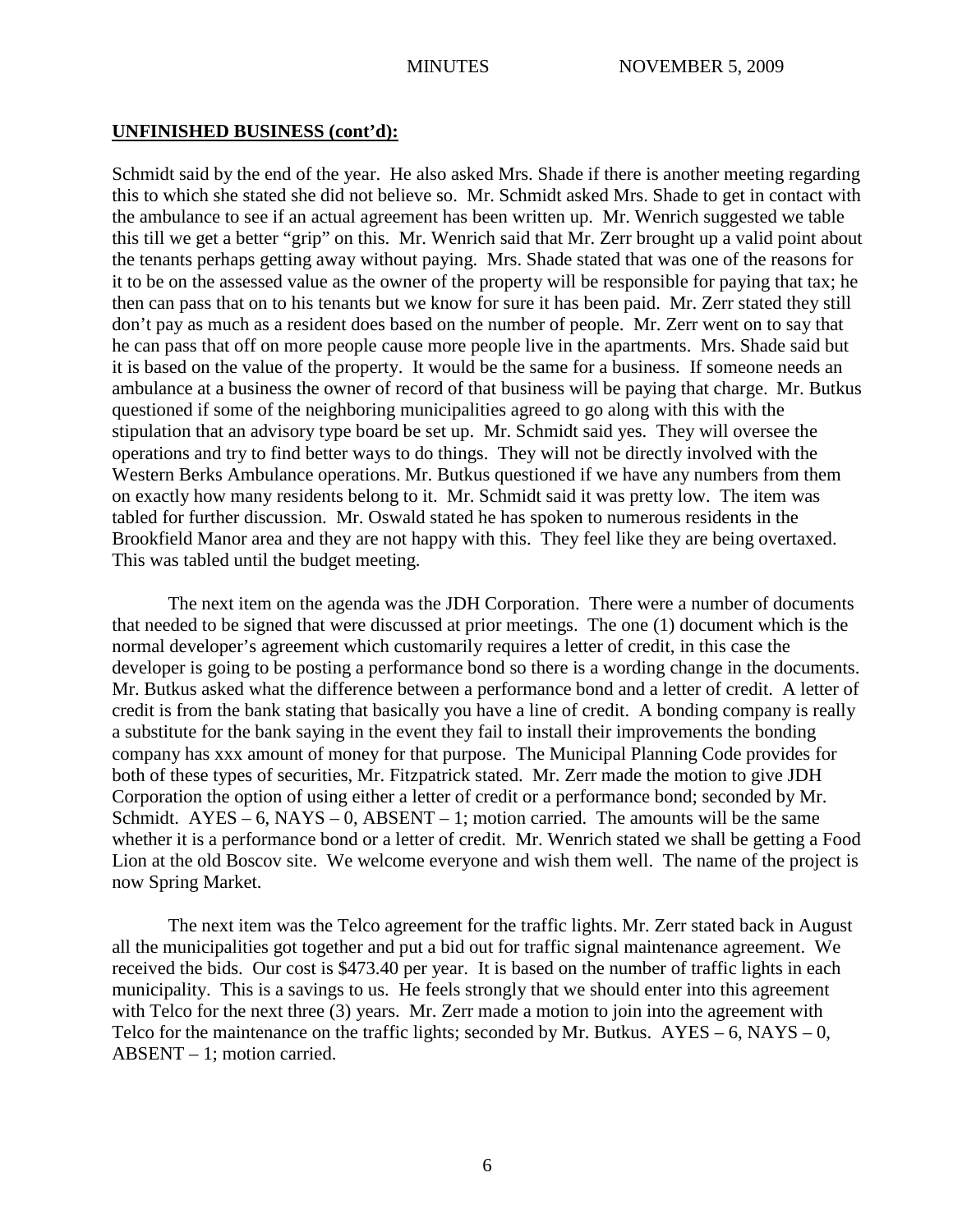#### **NEW BUSINESS:**

The first item was the scheduling of the meeting dates for 2010. Mrs. Shade stated all dates remained the same. Council meets the first Thursday at 7:00 p.m. The workshop is the fourth Wednesday of the month at 7:00 p.m. as needed. Planning Commission meets the fourth Tuesday of the month at 7:00 p.m. as needed. The Library Board meets the third Monday at 7:00 p.m. They have specific dates. We currently do not have a Rec Board however Mrs. Shade said she was approached by four (4) women from Brookfield Manor who are interested in helping with the Rec Board. She hopes that perhaps the Rec Board will be starting up the beginning of 2010 and at that time we can advertise those meetings. Mr. Schmidt questioned if we should ask the new Council if they agree to those dates. Mr. Francis Butkus has a problem with the workshop meeting; he has a prior commitment on that evening. Mr. Fitzpatrick stated we have passed legislation at the workshop meeting in the past so it would be appropriate for the Mayor to be there. Mr. Zerr said why not leave the new Council decide on whether to have workshop meetings or not. Mr. Zerr made a motion to set all the meeting dates with the exception of the workshop meetings as set forth by the Borough Secretary; seconded by Mr. Schmidt. AYES – 6, NAYS – 0, ABSENT – 1; motion carried.

The next item was to appoint the 2009 auditors. Mrs. Shade stated we were going to look into a new auditor. However the year slipped by and she never did make that recommendation. We received a letter from Reinhart  $& Co.$  and they are proposing to do the audit. She would like perhaps to send an RFP out next year. This auditing firm is out of Boyertown. Mrs. Shade said they are very thorough however she feels that at times they might be overstepping their boundaries like last year when they started pulling about the building permits. Mr. Schmidt asked their costs. Mr. Fitzpatrick feels we still have time to put out and RFP. Mrs. Shade said the partner's cost is \$175.00 per hour and the senior staff account is \$90.00 per hour. Mr. Butkus asked if they give us an estimate on how long it will take to perform the audit to which Mrs. Shade said no. Mrs. Shade said they usually come a day or two in late November or early December to do a pre-audit. Then they come back for (3) three or (4) four days to finish off the audit. They do work back at their office. Mr. Zerr said how soon do we have to appoint an auditor? He said it would be tight but we could do it and appoint them at the end of December. Mr. Fitzpatrick feels it should not be too hard to put this together. It is State law. We will be requesting an audit of the books according to State laws. It is nothing special. Mr. Fitzpatrick feels that Reinhart and Company are making it into something special. Mr. Schmidt said lets have Mr. Fitzpatrick draw up and RFP, send it out, and see what if any responses we get. Council is December  $3<sup>rd</sup>$ . Mr. Schmidt made a motion to authorize the preparing of an RFP for auditing purposes due back here by December  $3<sup>rd</sup>$ ; seconded by Mr. Light. AYES – 5, NAYS – 1 (Mr. Butkus), ABSENT – 1; motion carried.

The next item was the time extension for the Terrace at Sinking Spring project. The Planning Commission makes the recommendation of granting them the time extension for ninety (90) days. The plan is complex and there are several significant areas that need to be addressed. The developer offered a ninety (90) day extension. Mr. Schmidt made the motion to accept the Planning Commission's recommendation for the ninety (90) day extension; seconded by Mr. Butkus. Mr. Zerr questioned how many times this guy is going to come to us and ask for an extension. Mr. Ludgate stated he isn't asking he is granting us the extension. He is offering this to the Borough or if we don't accept it he could ask for approval of the plan that was submitted. He is taking the burden off the Borough. A brief discussion ensued about some of the issues. Mr.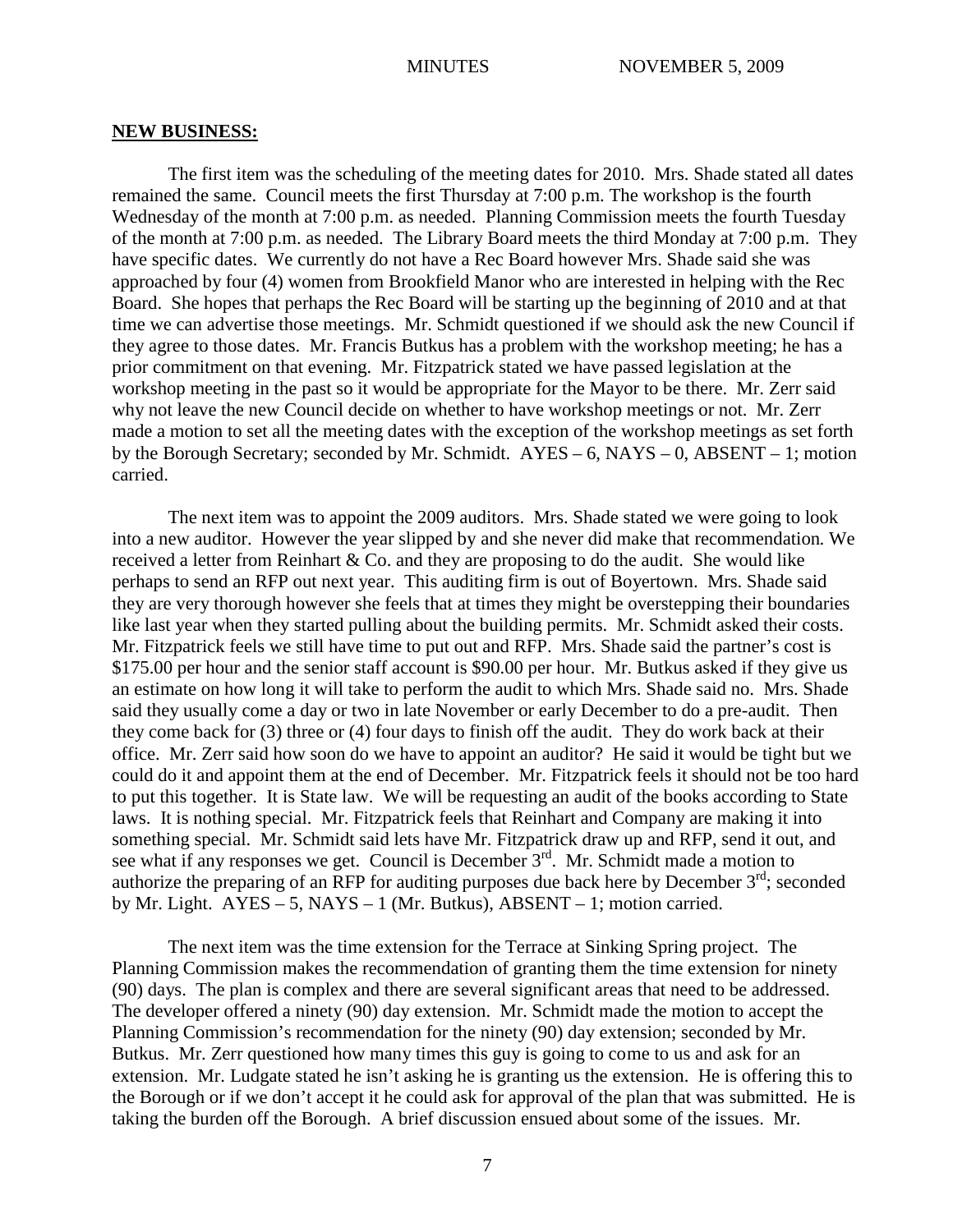#### **NEW BUSINESS (cont'd):**

Wenrich asked for a vote.  $AYES - 6$ ,  $NAYS - 0$ ,  $ABSENT - 1$ ; motion carried.

Alcon presented their plans to the Planning Commission. They made their recommendations that they be granted conditional approval however the applicant says they will be correcting plans and be bringing them back to the Planning Commission. This is just information at this time. ARRO Consulting did receive a letter about capacity however a letter was not generated as of yet. He reviewed what the plan was about and said they are not adding any new employees they are just adding to their space. No additional parking will be created. They will have to control the erosion. There really is nothing of a land development issue it is more of a building construction issue. Mr. Fitzpatrick said there was a sewer capacity question. They wrote a letter saying they felt they didn't need any additional capacity because when they acquired capacity there were a different number of gallons per EDU. However the number today is much lower than it was back then so it is a real difficult question. Mr. Fitzpatrick does believe as of that day that they will be required to pay additional monies for additional EDUs. A brief discussion ensued as whether they would need to file a planning module. They would like to get construction underway this winter already, Mr. Ludgate said. Another discussion ensued as to the surcharging of the line that goes into their plant at certain times of the day. Mr. Schlott stated at this time, the additional capacity issue is still up in the air. Mr. Butkus said he is confident that the plant has the extra capacity however he is not sure it has the ability to get in there in the timing they need it. Mr. Francis Butkus stated they had meetings with the people from Alcon and at that time they were within the limits of what they purchased. He said they purchased some at 293, some at 240, and he thought the last ones were at 192. The other thing that they were going to address at that time was more re-circulated cooling water instead of just running it through once and running it down the pipe. Whether that was ever done or not, he did not know. Mr. Schlott said they did work at it.

The Planning Commission is continuing to work on the new zoning ordinance. Mr. Fitzpatrick has received some of the new info which is primarily for the downtown district. The full draft they hope to get out within the next several weeks. In addition, they have also discussed the subdivision ordinance. Our subdivision ordinance is roughly 30 years old and Mr. Eisenbrown is looking at getting some more up to date ones to review. He reviewed some of the information with the Planning Commission and he received quite a bit of feedback.

The next item was Library personnel. Mr. Butkus had spoken to Ms. Sloan earlier and in her absence Mr. Butkus recommended that the Borough hire two (2) new part time people to work in the Library. They were Patricia Lowry and Jennifer Blackwell-Yale they would be hired at \$8.50 an hour with roughly 21 hours per month per staff member. They are replacing others that have left. Mr. Butkus made the motion to hire both of the above mentioned people at the rate and hours stated above since they were approved by the Library Board along with Mrs. Westbrook; seconded by Mr. Schmidt.  $AYES - 6$ ,  $NAYS - 0$ ,  $ABSENT - 1$ ; motion carried.

Mr. Schmidt was not aware of how many on Council knew about a lease agreement that Mr. Kreider would like the Borough to enter into with him. He is looking to lease about  $\frac{3}{4}$  of an acre. It is around where the old yard waste site was located. He spoke to Mr. Butkus and neither of them seemed to have a problem with it. But Council would need to decide on what they would like to do.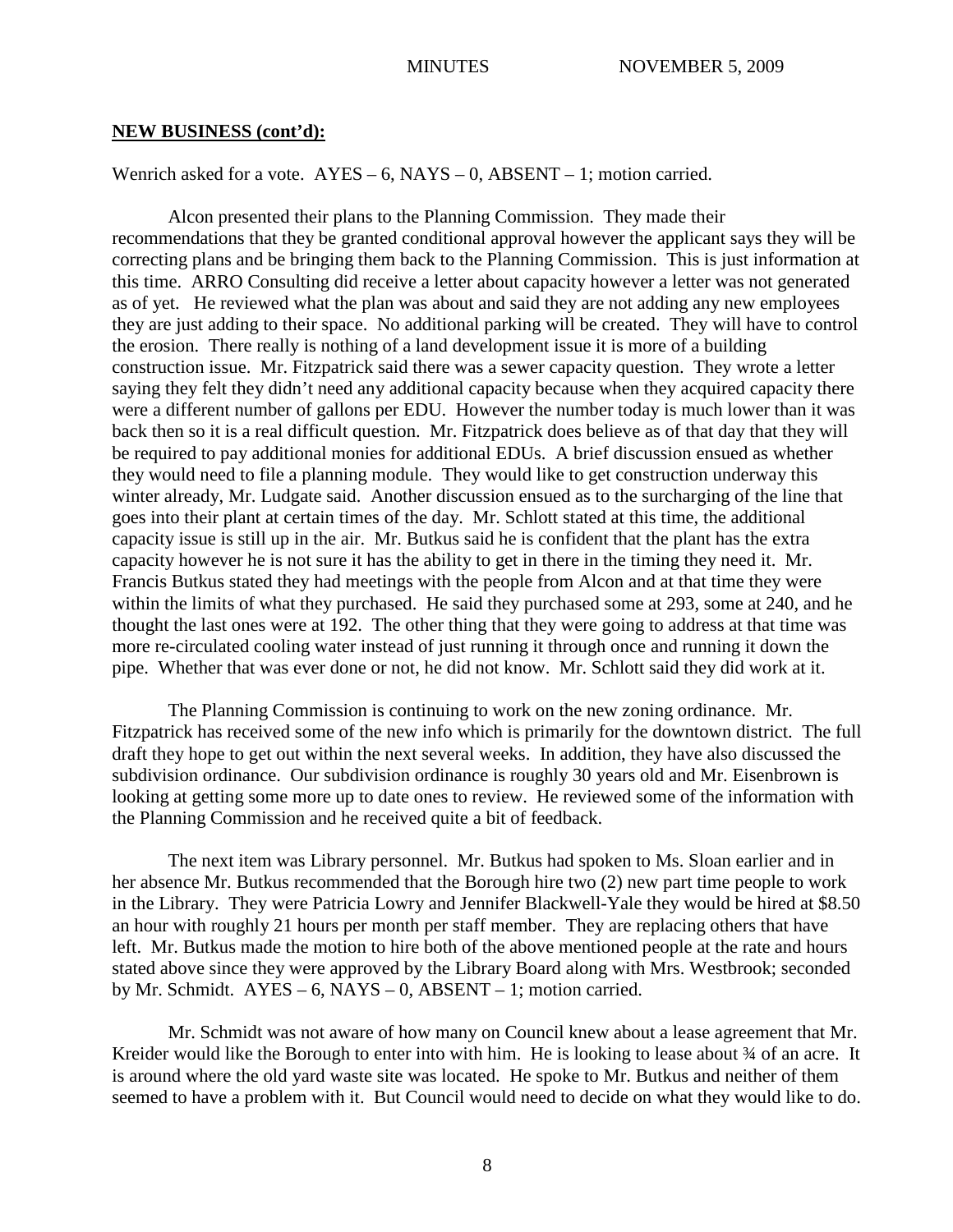#### **NEW BUSINESS (cont'd):**

Mr. Wenrich would like to lease it to him and if something happens we can take it back from him. He would need proof of insurance. A discussion ensued as to what he owned. He did own the barn itself. Mr. Garber, the gentleman who farms the land has no real issue with that. Mr. Kreider would like to put in a circle for horse riding. Mr. Butkus feels we should do it has a lease also. We need to get a letter and proof that he has insurance and that if given due notice we can take back the land if needed. Mr. Zerr questioned if he would have to maintain the grounds to which Mr. Butkus said he would be responsible. Mr. Zerr asked if Mr. Butkus had a price in mind to which Mr. Butkus said he did not. At this point, Mr. Butkus said it was more to get Council approval to do this and to authorize Mr. Fitzpatrick to move ahead if Council so chooses. Mr. Zerr said he does not want to see it for \$1 a day. Mr. Schmidt said the price is what is holding this up. You can lease it without going to through the bidding process. Mr. Wenrich and Mr. Zerr both have no problem leasing it. He will be exercising horses there. Mr. Zerr made a motion to authorize the sewer committee and Mr. Fitzpatrick to draw up a lease at \$25 a month; seconded by Mr. Schmidt. Mr. Leiby questioned if this will change the rent amount that we charge to the man who farms it. Mr. Fitzpatrick said we don't charge him a rent. We don't get anything from him. Mr. Leiby questioned again if we are going to change the amount the farmer pays us. Mr. Butkus said Mr. Garber is not paying us anything. It was setup as a trade off. He keeps it clean, mows, etc and he doesn't pay us anything. Mr. Leiby said no wonder we aren't getting paid; he said we use to get paid. Mr. Fitzpatrick said not recently. Mrs. Shade stated she has never seen any money come through here since she has been here. Mr. Wenrich told Mr. Leiby that was the problem; we couldn't find any transactions of money being received on the Borough end. Mr. Francis Butkus stated it was a gentleman's agreement. Mr. Francis Butkus said it was around \$1,200 or \$1,300 a year. Mr. Wenrich stated we went back to try and find that and we couldn't find anything. Nobody could come up with any documents. Mrs. Kutz said we couldn't even figure out who the farmer was. Mr. George Butkus stated we knew who owned it however we weren't sure who farmed it. Mr. Wenrich stated that Mr. George Butkus and his committee researched it and came back that they couldn't find anything. Mr. Francis Butkus stated by him farming and cleaning it up is saving us money because it would cost us a lot more. Mr. Schmidt and Mr. Wenrich agreed. Mr. Wenrich stated without any documentation from the past we had no idea what they were paying. Mr. Wenrich called for the vote. AYES – 6, NAYS – 0, ABSENT – 1; motion carried. Mr. Butkus asked Mr. Fitzpatrick if he received any information back from Mr. Garber to which Mr. Fitzpatrick said no. Mr. Fitzpatrick said he has spoken to him and told him just to drop off the info at the Borough Hall. Mr. George Butkus asked for his information and he will try to make contact with him.

Mr. Light said we have a new voting place here at the Borough Hall. He said on election days there is a problem with having the building open. They come into the Borough Hall office thinking that this is where they vote. They don't know what doors to use. Parking is a problem with the police cars, employee's cars, and visitors at the Library. Mr. Light made a motion to close the Borough offices on election days; seconded by Mr. Schmidt. Mrs. Kutz said she knows we opened up another election place because of the Presidential election, but who decided this? She wondered if the Borough did it or if the County did it. Mr. Butkus said the County did it. Mrs. Kutz was wondering if we could go to the County and ask them to justify why we need this second place. She said she went to the fire company and there was nobody there. Mr. Zerr said it was an off election year. Mrs. Kutz said even in the election year it was not that crowded. Mrs. Shade said we have no real say in it. Last year she spoke to Ms. Debbie Olivieri at the County and she said that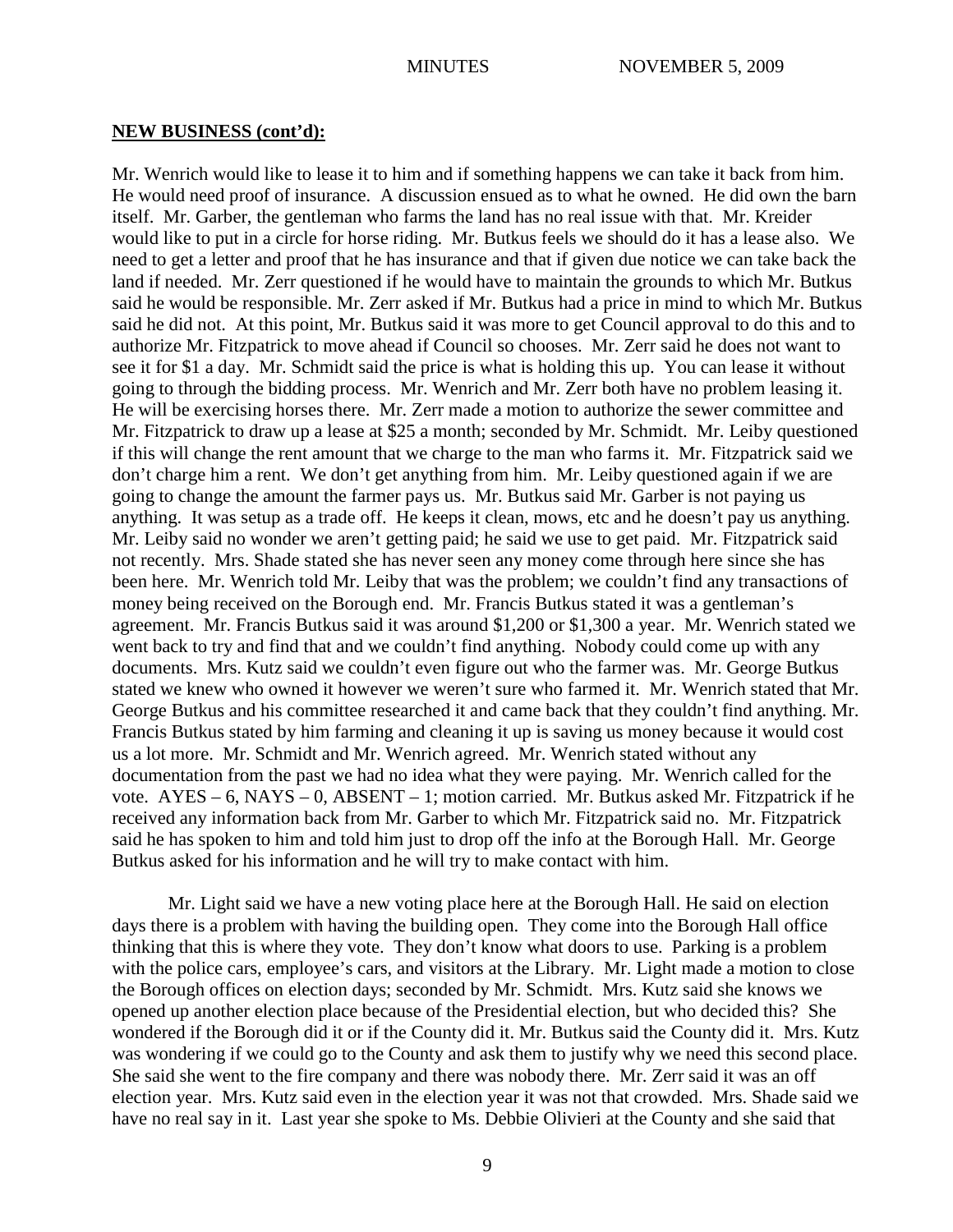### **NEW BUSINESS (cont'd):**

is a public building and that the County could use it as a polling place and the Borough had no real say in the matter. We did try to get it changed. Mr. Butkus said Mrs. June Bingaman also tried to no avail. Mrs. Shade said when they arrived on election morning there were no parking spaces. Between the police vehicles, the election personnel, the election officials, and the voters there were no spaces. In addition, we had no additional parking and it was two (2) days before the sewer payments were due. Mr. Hart did put up some parking signs however people were unsure they could park there because it said "no parking". The signs did say no parking however it went on to say unless you are voting. It was confusing. Mrs. Denise Stine and Mr. Edward Oswald who were at the polls agreed. They both said it was horrible. Mrs. Kutz feels someone should contact the Election Board and tell them to find some place with parking like a Church parking lot. Mrs. Shade stated this is where they chose. This is a public building. Mrs. Shade said Council requested her to look into this last year and this is where they had picked for the second precinct. Mr. Zerr said they do feel there is adequate parking here. He said all the things Mrs. Kutz was questioning had been discussed with them and it fell on deaf ears.  $AYES - 6$ ,  $NAYS - 0$   $ABSENT - 1$ : motion carried. Mrs. Shade questioned if this was for both elections or just the General? Mr. Light said both. Mr. Butkus questioned if we close the office and the library what about the street crew; are they off and if we do that does that mean we need to give the police off as well. Mrs. Shade said the police our under contract for their holidays. Mr. Fitzpatrick stated that Mrs. Shade was correct. Mr. Wenrich stated we are basically just closing the administrative offices. Mr. Zerr said this should become part of the handbook. Then there is no question.

Mr. Schlott had a report for November  $5<sup>th</sup>$ . It outlined the project and where we are in the contract. We have one (1) application for payment and that is application number three (3). The amount is \$349,128.00 and this is for Wickersham. ARRO has reviewed it and they recommend we pay it. This was as of October 23<sup>rd</sup>. Mr. Butkus authorized payment in the amount of \$349,128.00 to Wickersham Construction: seconded by Mr. Schmidt. AYES – 6, NAYS – 0, ABSENT -1; motion carried. Mr. Light requested a roll call vote. Mrs. Shade along with Mr. Schlott are working together to submit the applications for payment to get reimbursed from PENNVEST. Mr. Butkus encouraged Council to go out and look at the upgrade and expansion at the plant.

The tax collector has submitted a list of businesses that have dumpsters. She has requested Council to exonerate her from collecting these fees. Mr. Zerr made a motion to exonerate the tax collector from collecting the business trash fees from the list that was submitted; seconded by Mr. Light.  $AYES - 6$ ,  $NAYS - 0$ ,  $ABSENT - 1$ ; motion carried.

Mr. Wenrich wanted to alert Mr. Hart about the property that use to have the trash cans and bags over the sidewalk into Woodrow Avenue. The other night they were all in the receptacles; however they were two (2) or three (3) deep so you couldn't even begin to walk on the sidewalk. Mr. Butkus stated that Mr. Fitzpatrick has a draft of an Ordinance that he would like Council to review about blocking the street with their trash including bulk items. Mr. Butkus said people will be cited just like they would be if they did not shovel their snow. It will be immediate. If Mr. Hart does it they would have to be informed first and it is a much longer process. Mr. Butkus said now it will be if you screw up, you are fined. It is the only way to get certain people's attention. It is a safety issue. Mr. Zerr made the motion to advertise the Ordinance; seconded by Mr. Light. AYES  $-6$ , NAYS  $-0$ , ABSENT  $-1$ ; motion carried.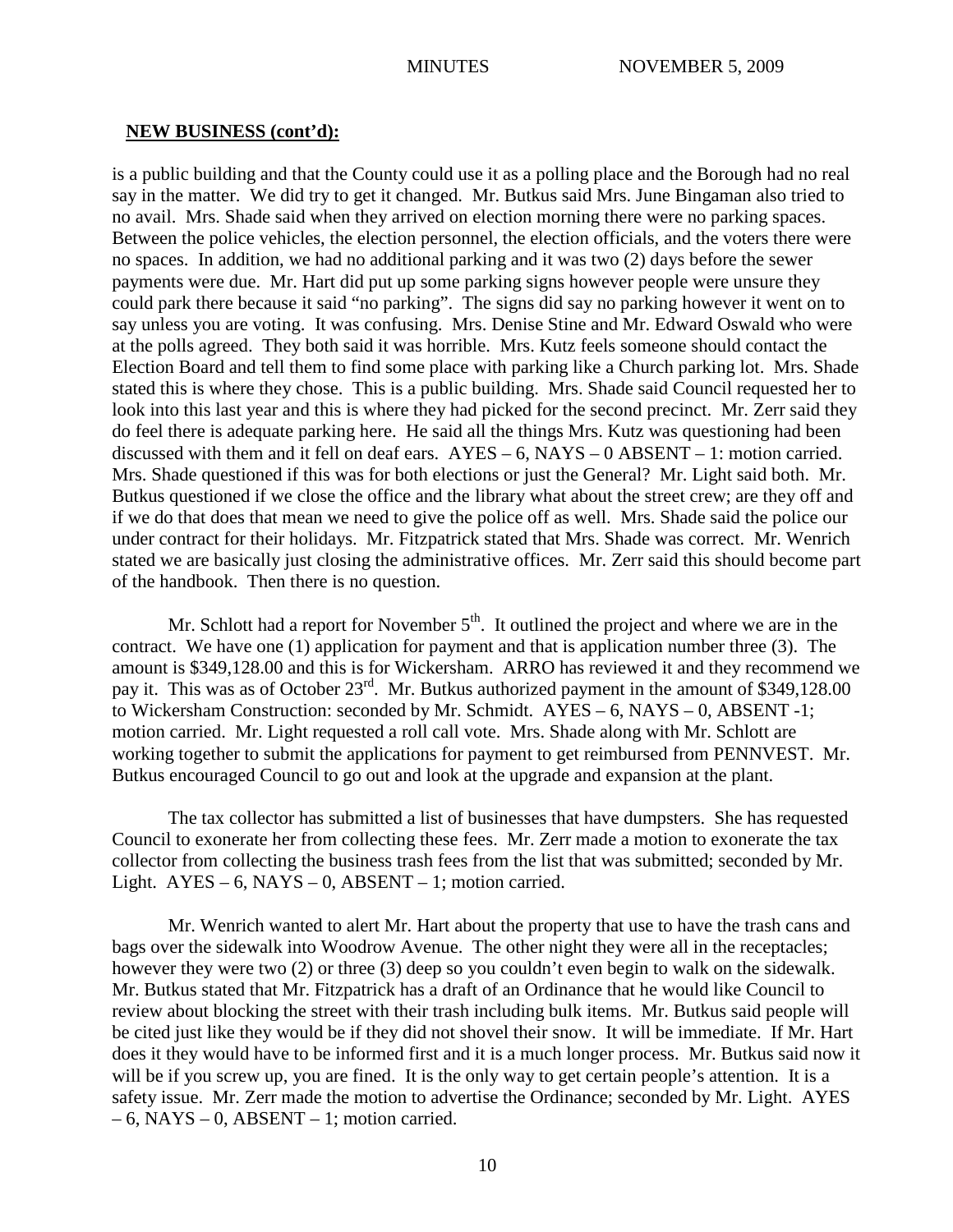## **PUBLIC COMMENT:**

There were no public comments.

# **COUNCIL PRESIDENT – STEWART WENRICH:**

Mr. Wenrich apologized to his fellow Councilpeople on his recent absences at the last few meetings. He explained between his job and some personal issues he needed some time. He will try to make the meetings. With the new computer system that his work has brought in, he often times has two (2) hours of work at home after putting in a full day. He does appreciate everyone keeping him informed and for running the ship. He again thanked everyone.

Mr. Zerr also thanked everyone for their cards and thoughts during his recent illness. He said he is on the mend.

Mr. Wenrich said that he noticed Norfolk Southern was putting another switch in. He was wondering if that was for F.M. Browns. Mr. Zerr said no, it was for the expansion back at the tanks. Mr. Butkus said there is a new switch but it replaces one (1) they were having issues with.

# **TREASURER'S REPORT:**

| <b>General Account</b>             |                         |              |
|------------------------------------|-------------------------|--------------|
| Opening Balance – October 31, 2009 |                         | \$315,585.60 |
| <b>PLGIT</b>                       |                         | 9,088.87     |
| Invest                             | Recreation              | 49,523.12    |
|                                    | General Invest          | 4,377.90     |
|                                    | To Be Paid              | (42,740.64)  |
|                                    | <b>Total Acct Funds</b> | \$335,834.85 |
| Sewer Account                      |                         |              |
| Opening Balance – October 31, 2009 |                         | \$264,444.09 |
| <b>PLGIT</b>                       |                         | 61,221.67    |
| Invest                             | Sewer Revenue           | 321,429.64   |
|                                    | To Be Paid              | (5,559.63)   |
|                                    | <b>Total Acct Funds</b> | \$641,535.77 |
|                                    |                         |              |

Mr. Light made a motion to accept the Treasurer's Report; seconded by Mr. Schmidt AYES – 6 NAYS – 0, ABSENT - 1; motion carried.